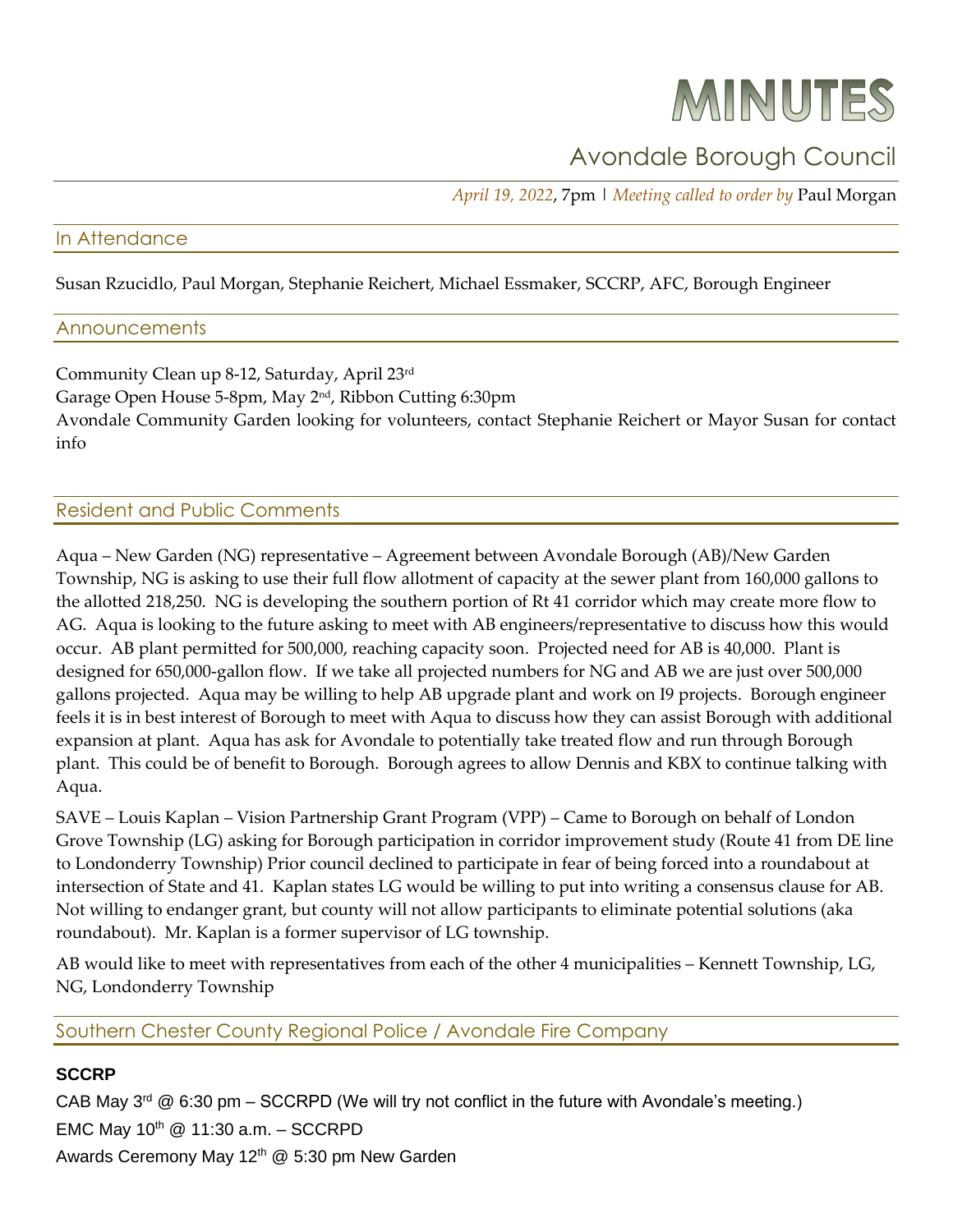PSC May 12<sup>th</sup> at 7:00 pm New Garden

National Night Out planning is underway.

Quarterly report to be completed weeks of 4/15-4/30.

SCCRP to make sure that weekly report is sent to Borough Council. Suspect identified in fraud case, awaiting FL police to find suspect.

Conversation around speed complaints. SCCRP has several options available to help curb behavior. If problems arise, contact Chief or Mayor for follow-up.

Potential to paint road with speed messages; this would be at Borough expense, signs SCCRP would pay for.

SCCRP has had personnel shortage over last few months, traffic officer is coming back and this should be remedied.

# **AFC** – Submitted March Fire, EMS, and ALS reports to President Morgan

#### Approval of Minutes

Minutes approved from April 5, 2022 meeting. Motion made by Mike Essmaker, 2<sup>nd</sup> by Stephanie Reichert, Vote APPROVED

# Mayor's Report

Mayor Rzucidlo –

Request to rent Borough bldg. for family parties – Need to consider liability, fees

#### Engineer Report

Request permission to have well heads cleaned due to amount of grease in well head. \$4000

Council asked for Dennis and KBX to come up with a maintenance schedule. Working on a grant for funds to complete maintenance and upgrades.

DEP inspection report was supposed to be sent to Borough, Dennis has not received, report should have been received by now. Council president signed Keystone Grant extensions.

Dennis putting together a list of things we want to do for Water Plan for the ARPA grants due 5/16.

Dennis to get DVRPC to come out and help educate us on available grants.

#### Treasurer/Finance Committee reports

Check cut to Chardy and Heros wall closed down

Bank is charging \$90 per acct in Treasury fees, this feels high. Treasury includes lockbox, Digital Treasury, acct logon. Mike spoke with Clay Thompson at Truist to review accts. Lockbox fees are \$353 mos.

Current signers on accounts are Mike Essmaker & Paul Morgan (Pres). Paul would like to see entire Council or Secretary and 1 council member.

Truist will be no longer taking bill payments in person. Mike to speak with Harris/Flexbill to discuss taking online payments, send bill reminders. Approx. cost monthly is \$400mos.